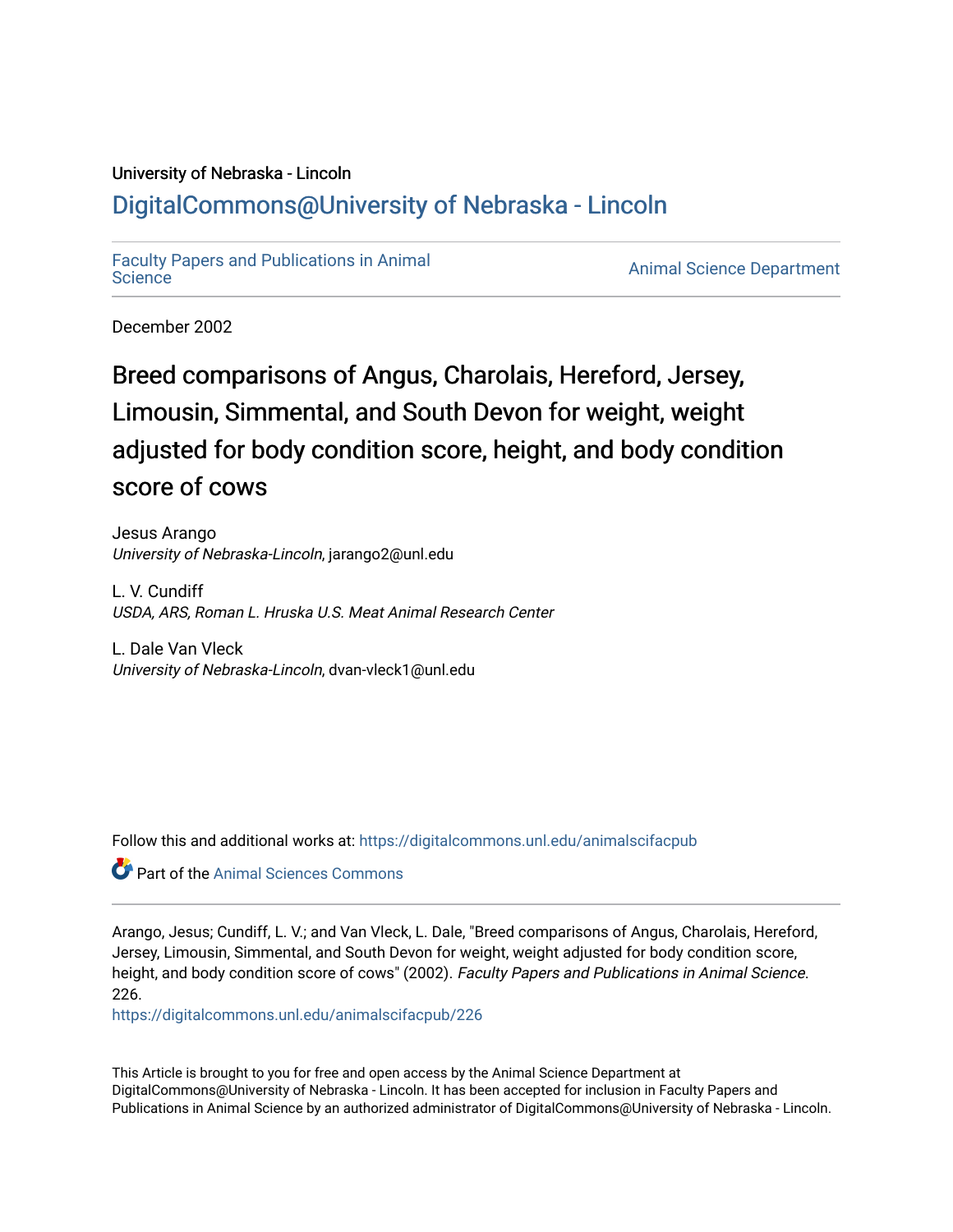# **Breed comparisons of Angus, Charolais, Hereford, Jersey, Limousin, Simmental, and South Devon for weight, weight adjusted for body** condition score, height, and body condition score of cows<sup>1,2</sup>

**J. A. Arango\*<sup>3</sup> , L. V. Cundiff†, and L. D. Van Vleck†‡<sup>4</sup>**

\*Department of Animal Science, University of Nebraska, Lincoln 68583-0908; and USDA, ARS, Roman L. Hruska U.S. Meat Animal Research Center, †Clay Center, NE 68933 and ‡Lincoln, NE 68583-0908

**ABSTRACT:** Breed means and differences for weight  $(CW, n = 19,851)$ , height  $(CH, n = 14,553)$ , and condition scores  $(CS, n = 19,536)$  recorded in four seasons per year were evaluated for 881 cows ranging from 2 to 7 yr of age from Cycle I of the Germplasm Evaluation Program at the U.S. Meat Animal Research Center. Cows were straightbred Herefords and Angus and topcrosses from mating of Hereford, Angus, South Devon, Jersey, Simmental, Limousin, and Charolais sires to Hereford and Angus dams. The model included cow age, season of measurement, and their interactions, with year of birth, pregnancy-lactation (PL) code, and breed group as fixed effects for CW and CS. Analyses of weight adjusted for condition score included CS as covariate. Model for CH excluded PL. Random effects were additive genetic and permanent environmental effects. Data were analyzed by REML. Differences due to breeds of sire were significant for all traits. Differences were gen-

erally maintained across ages, with few interchanges in ranking through maturity. Rankings were in the following order: Jersey (lightest and shortest), Hereford-Angus (and reciprocal), Limousin, South Devon, Simmental, and Charolais (heaviest and tallest). The only exception was that Limousin-sired cows were heavier than South Devon-sired cows after 5 yr of age. Cows sired by breeds of British origin tended to be lighter than breeds of continental European origin. Adjustment for condition score changed estimates of breed differences. Rankings of breed groups, however, were generally the same for actual weight and weight adjusted for condition score. Results indicated that the part of the differences in weight due to differences in condition were of small magnitude. Differences tended to increase when adjusted for condition score, especially in contrasts of continental vs British breeds. Differences among breed groups for height followed differences for weight closely.

Key Words: Beef Cattle, Breed, Growth, Maturity

*2002 American Society of Animal Science. All rights reserved.* J. Anim. Sci. 2002. 80:3123–3132

### **Introduction**

Beef production is characterized by many breeds representing a wide range of biological types for economic traits. Effective utilization of breed differences depends on complete characterization of straightbred and diverse crosses for components of performance. Diverse breeds are required to exploit heterosis and complementarity through crossbreeding and to match genetic po-

Received January 4, 2002.

Accepted July 26, 2002.

tential with diverse markets, feed resources, and climates (Cundiff et al., 1993). The objective of testing certain breeds of sire in topcrosses is usually to determine the potential benefit of using exotic breeds for crossing with indigenous or local breeds (Dickerson, 1993). The Germplasm Evaluation program (**GPE**) at the U.S. Meat Animal Research Center (**MARC**) was designed to evaluate breeds of sires for topcrossing that differ in genetic potential for diverse economic traits, such as growth and mature size, milk production, lean to fat ratio, and carcass characteristics. This paper reports estimates of breed differences for cow weights, weights adjusted for condition score, heights, and body condition scores of Cycle I cows of the GPE program. Previous reports from MARC have presented ordinary least squares means and breed differences for heifers of Cycle I (Laster et al., 1976). Pooled results have been summarized using partial data from the first three cycles of the GPE Program (Cundiff et al., 1986; 1988; Jenkins et al., 1991; Setshwaelo et al., 1990) or from

<sup>&</sup>lt;sup>1</sup>In memory of Dr. Claudia Gadini.

<sup>2</sup> Published as paper no. 13598, Journal Ser., Nebraska Agric. Res. Div., Univ. of Nebraska, Lincoln 68583-0908.

<sup>3</sup> Current address: Facultad de Ciencias Veterinarias, Universidad Central de Venezuela, Apartado. 4563, Maracay 2101, Aragua, Venezuela.

<sup>4</sup> Correspondence: A218 Animal Sciences (phone: 402-472-6010; fax: 402-472-6362; E-mail: dvan-vleck1@unl.edu).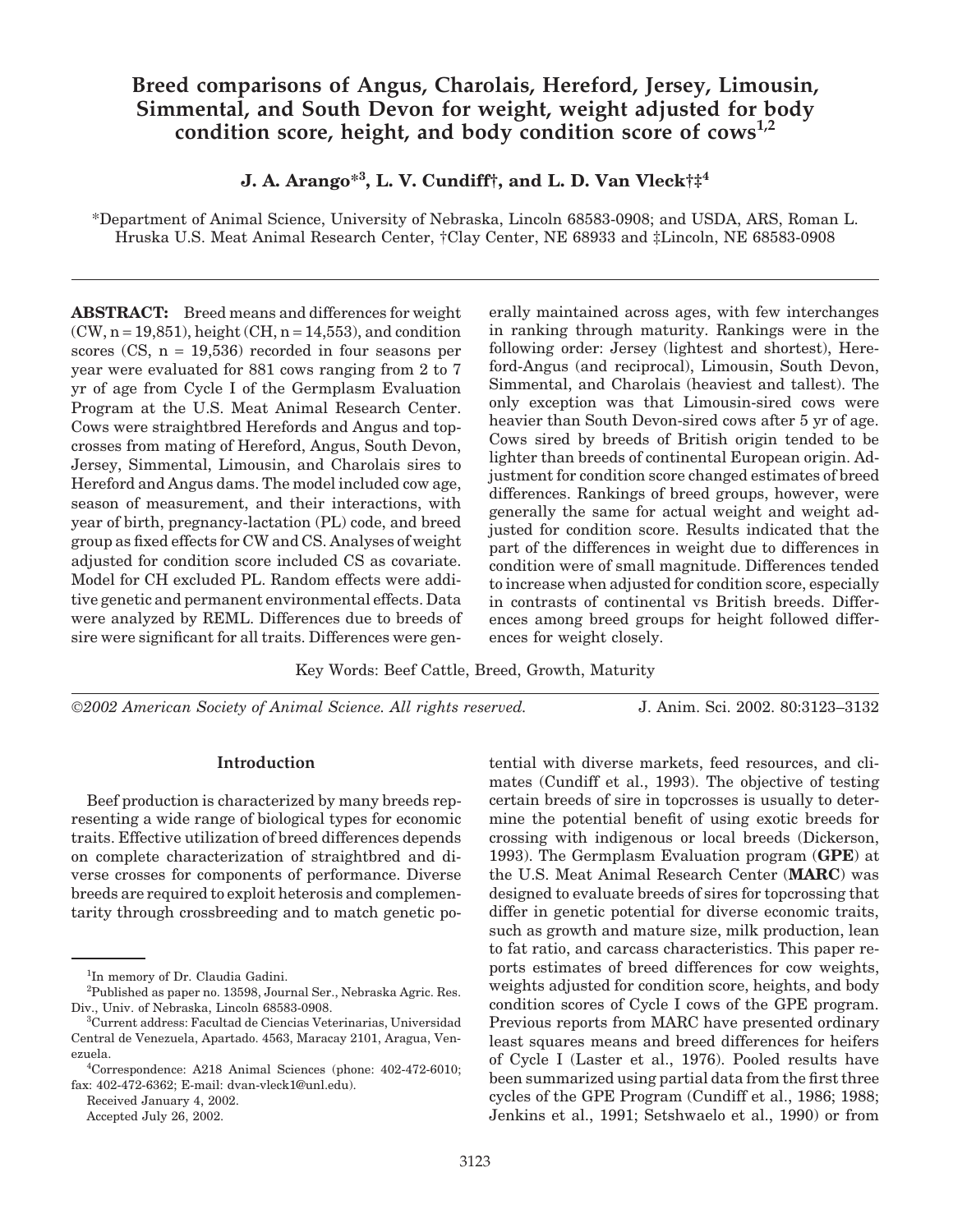**Table 1**. Number of sires and cows by breed of sire for Cycle I (Phase 2)

| Breed of sire | <b>Sires</b> | Cows |
|---------------|--------------|------|
| Hereford      | 31           | 121  |
| Angus         | 33           | 123  |
| Jersey        | 32           | 106  |
| South Devon   | 27           | 109  |
| Simmental     | 27           | 151  |
| Limousin      | 20           | 148  |
| Charolais     | 26           | 123  |
| Total         | 196          | 881  |

special experiments involving breed groups included in the GPE program (Dearborn et al., 1987). Gregory et al. (1992; 1995) have reported least squares means for the same traits for heifers and cows from the Germplasm Utilization (**GPU**) program at MARC, involving animals of nine pure breeds and three generations of three composite  $(F_1$  to  $F_3)$  populations. The objective of this study was to estimate generalized least squares means for weights, heights, and condition scores of cows from Cycle I for all ages that have not previously been published.

# **Materials and Methods**

Data included weights, heights, and body condition scores of Angus and Hereford purebred and  $F_1$  cows produced by mating Angus and Hereford dams to seven breeds of sire. The number of sires and cows mated to each breed of sire are presented in Table 1. The GPE program at MARC was designed to examine breed group differences for major economic traits by comparing the progeny of all breeds of sires with progeny from Hereford-Angus crosses. Cycle I began with the 1969 breeding season, with matings by AI of Hereford, Angus, Jersey, South Devon, Limousin, Simmental, and Charolais bulls to Hereford and Angus cows. Details concerning sire sampling were presented by Smith et al. (1976b). Calves were born during a 70-d calving season (March to early May) of 1970, 1971, and 1972. They were allowed to suckle and graze with their mother, and then were creep fed from mid-July or early August until weaning in early October at about 200 d of age. All male calves were raised, fed, and slaughtered to evaluate growth, feed efficiency, and carcass traits. All females were retained (Phase 2) for evaluation of reproduction, mature weight, height, and other cow traits as well as for maternal performance. Heifers were managed to have their first calf at two years of age. Details of postweaning management were presented by Laster et al. (1976).

All breed groups were managed as contemporaries during their lifetime. Cows were on improved pastures of cool or summer mixtures of grass and fed supplemental grass hay or alfalfa hay (11 to 14 kg per animal per day) on alternate days during the winter months. Length of breeding season was about [75 d. Pre](http://jas.fass.org)gnancy was diagnosed by palpation 60 to 75 d after the end of the breeding season. All heifers not diagnosed as pregnant and those failing to conceive in two successive years were culled from the breeding herd. Animals were not removed because of growth criteria. Yearling heifers were weighed at the beginning and end of the mating season and when palpated for pregnancy. Thereafter, cows were weighed, measured for hip height, and scored for body condition four times each year. One measurement was taken each season: 1) mid-May (spring), at the start of the breeding season; 2) early August (summer), at the end of the breeding season; 3) the end of October (fall), at palpation for pregnancy following weaning, and 4) early February (winter), prior to calving. Body condition score was based on a subjective classification scale of nine points, from extremely thin (emaciated) to extremely fat (very obese). Hip heights were first measured in 1974. Each record of a cow was assigned to one of four physiological codes representing a combination of lactation  $(1 = not lactating, 2 = lactat$ ing) code and pregnancy  $(1 = not$  pregnant,  $2 =$  pregnant) code. Data for the present study included only records of females from 2 to 7 yr of age (the oldest age allowed). Cows born in 1970 were sold after they weaned their calves in the fall of 1978. Cows born in 1971 and 1972 were sold in the fall of 1979.

Statistical analyses were done using single trait animal models with a derivative-free REML algorithm using the MTDFREML computer programs (Boldman et al., 1995), to estimate variance components and to solve mixed model equations. Models included sire breed, dam breed, and their interactions; age (rounded to years), season of measurement, and their interactions; and year of birth and pregnancy-lactation code as fixed effects for cow weight and body condition score. Random effects included the additive genetic and permanent environmental effects of the cow. For cow height, pregnancy-lactation code was excluded from the previous model because of nonsignificance in preliminary analyses. Analyses of weight adjusted for condition score included condition score as a covariate. The models for separate analyses by age (yr) of cow were the same except that ages in days within seasons of measurement were included as extra covariates. Details about models and estimation of variance components were presented by Arango et al. (2002).

Estimates of (co)variances at convergence were used with mixed model equations to obtain solutions for fixed effects and to estimate linear contrasts for breed comparisons. Three sets of contrasts were tested for each trait and age (yr): 1) the difference of the average for cows of each breed of sire from the average of Hereford-Angus (**HA**) reciprocal cows, 2) the difference for Angus and Hereford purebred cows from the average of their reciprocal crosses, and 3) the difference of cows with Angus dams from cows with Hereford dams. More comparisons were made than there were independent degrees of freedom. Therefore, the error rate may be somewhat different from the nominal indicated by the level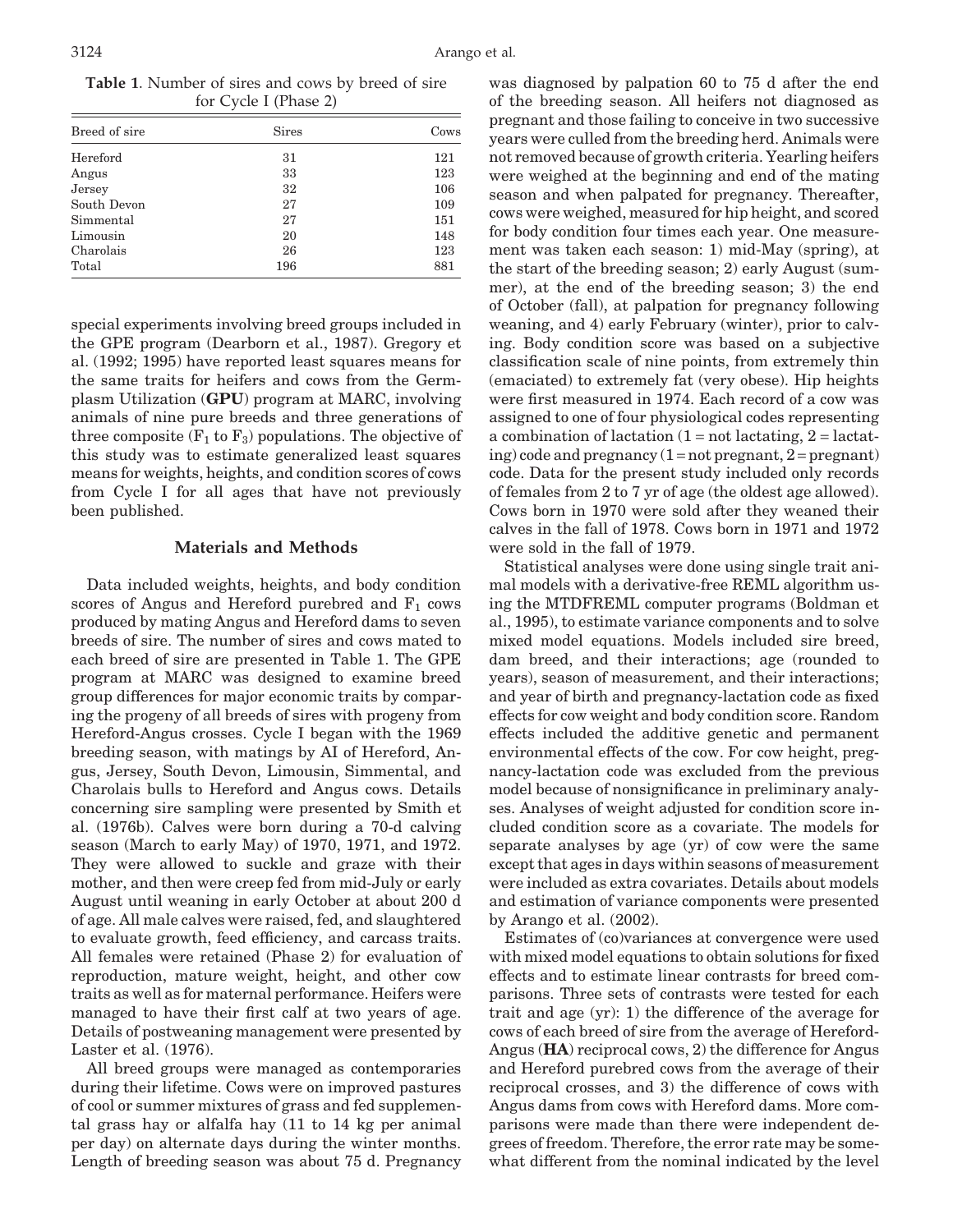|                |     | Weight |              |     | Height |               |     | Condition score |               |  |
|----------------|-----|--------|--------------|-----|--------|---------------|-----|-----------------|---------------|--|
|                | N   | n      | Mean         | N   | n      | Mean          | N   | $\mathbf n$     | Mean          |  |
| Age, yr        |     |        |              |     |        |               |     |                 |               |  |
| $\overline{2}$ | 881 | 3,441  | $378 \pm 51$ | 280 | 520    | $121 \pm 5.3$ | 881 | 3,131           | $6.0 \pm 1.3$ |  |
| 3              | 881 | 3,432  | $429 \pm 54$ | 566 | 1,649  | $123 \pm 5.2$ | 881 | 3,429           | $6.0 \pm 1.2$ |  |
| $\overline{4}$ | 849 | 3,370  | $459 \pm 59$ | 849 | 2,776  | $124 \pm 5.1$ | 849 | 3,369           | $6.2 \pm 1.2$ |  |
| 5              | 829 | 3,304  | $489 \pm 65$ | 829 | 3,304  | $125 \pm 4.9$ | 829 | 3,304           | $6.0 \pm 1.2$ |  |
| 6              | 800 | 3,197  | $520 \pm 66$ | 800 | 3,197  | $126 \pm 3.9$ | 800 | 3,197           | $6.2 \pm 1.0$ |  |
| 7              | 781 | 3,107  | $548 \pm 67$ | 781 | 3,107  | $126 \pm 5.0$ | 781 | 3,106           | $6.5 \pm 1.0$ |  |

**Table 2**. Number of cows (N), observations (n), and unadjusted means (±SD) by age for weight (kg), hip height (cm), and body condition score (points) of cows

of probability. However, the experimental objective was to examine breed of sire effects on major economic traits by comparing all breeds of sires with HA crosses and with each other (Cundiff et al., 1986). Tests of significance should be guides of whether the observed values could have occurred by chance. Differences among crossbred cows will be due to differences in additive genetic effects present in the specific two-breed crosses in addition to any difference due to heterosis for a specific cross (e.g., Frahm and Marshall, 1985).

Heights and weights of cows with these breeds of sire may have changed from when Cycle I of the GPE program was initiated. The GPE program is now reevaluating current sires of the Angus, Charolais, Gelbvieh, Limousin, Red Angus, and Simmental breeds for heights, weights, and condition scores. Collection of the mature data will not be complete until 2008, which will help to document changes in those breeds over the span of time covered by the GPE program.

#### **Results and Discussion**

#### *Cow Weights*

Numbers and means by age of cow for all traits are presented in Table 2. Cows continued gaining weight through 7 yr of age. The largest yearly gain was from 2 to 3 yr of age, accounting for 30% of the total gain. By 4 yr of age, cows had accumulated most (89%) of their final weight. Unadjusted means for height did not change much across ages, which indicates that height reaches maturity earlier than weight. In fact, cows had attained 96% of their final height as 3-yr-olds. Unadjusted means for condition score did not change much across ages, which is expected for a trait that reflects fatness, as fatness changes more within ages (due to differences in physiological status) than across ages.

Estimates of means for breed group of cows for weight by age (yr) are presented in Table 3. Cows of all breed groups showed a similar growth pattern. They gained about 30% of their total weight (at 7 yr) during the 6 yr period studied. Rankings of cows by breed of sire were consistent across ages in the following order: Jersey (lightest), HA (reciprocal), Limousin, South Devon, Simmental, and Charolais (heaviest), [except fo](http://jas.fass.org)r  $F_1$  Limousin cows, which were heavier than  $F_1$  South Devon cows after 5 yr of age. Purebred Angus and Hereford cows had similar weights at each age (Angus were slightly heavier at 6 and 7 yr of age), and were lighter at each age than all crossbred cows, except for cows with Jersey sires. Table 4 shows estimates of contrasts between breed groups with standard errors and significance levels. The first set of contrasts represents deviations of each breed of sire group from the average solution for HA reciprocal cross-cows, which was set to zero. Cows with Jersey sires were lighter (*P* < 0.01) than HA by differences that increased with age from −38 kg at 2 yr to −72 kg at 7 yr. Cows with sires of other breeds outweighed HA cows by differences that varied with breed and age of cow. Cows out of Charolais and Simmental sires were heavier  $(P < 0.01)$  than HA crosses at every age. However, Charolais crosses outweighed HA by differences (41 to 64 kg) that were approximately twice as great as the differences by which the second heaviest cross (Simmental-sired; 23 to 32 kg) exceeded HA at all ages. Cows with South Devon sires were significantly heavier than HA at all ages, except at 5 yr, when the difference was highly significant. These cows then outweighed HA cows by 11  $(2\text{-yr-old})$  to 23 kg  $(5\text{-}$ yr-old). Weights of cows from Limousin sires were not significantly different from HA  $(P > 0.05)$  at extreme ages  $(2 \text{ and } 7 \text{ yr})$ , but were heavier at  $3, 4, 5$   $(P < 0.01)$ , and 6 yr (*P* < 0.05) of age, by differences of 21, 24, 29, and 19 kg, respectively. The reciprocal HA cows were heavier than the average of the purebred Hereford and Angus cows at each age  $(P < 0.01)$  by differences that generally increased with age from 18 (2 yr) to 29 (7 yr) kg. Estimates of direct heterosis for cow weight were from  $4.2$  (at  $5 \text{ yr}$ ) to  $5.7\%$  (at  $6$  and  $7 \text{ yr}$ ). The differences in weight between cows from Hereford and Angus dams were not significant, except at 4 and 6 yr of age  $(P <$ 0.05), when daughters of Hereford cows were 7 kg heavier than daughters of Angus cows.

Laster et al. (1976) reported weights of heifers (550 d) from Cycle I. Their ranking of breed groups was similar, but the magnitudes of the differences were less than in the present study, as was expected from weights at an earlier age. The only important differences in the two studies were for heifers with Limousin sires, which had weights that were almost the same (−1 kg) as those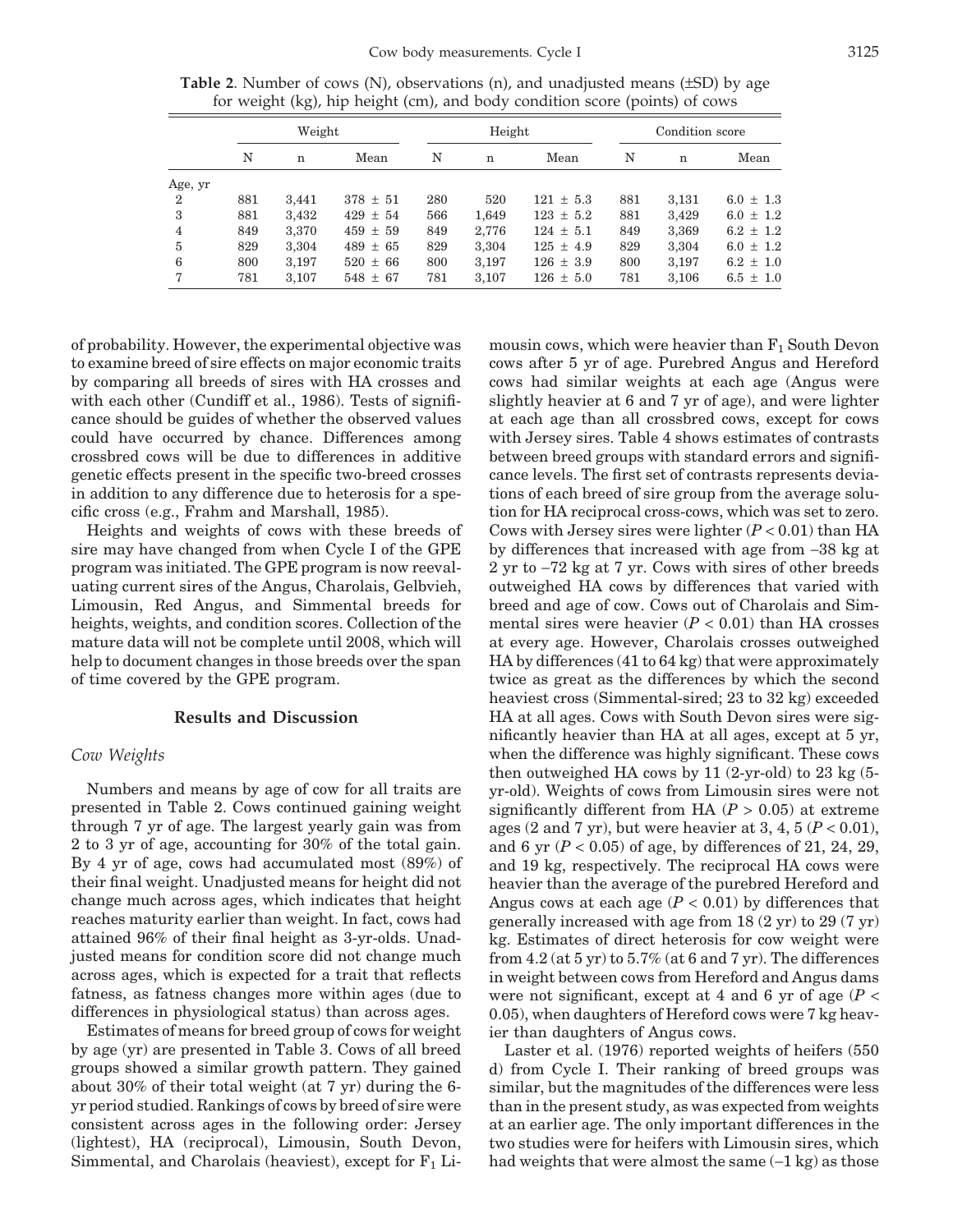**Table 3**. Estimates of breed group means for weight (kg) of cows<sup>a</sup>

| Age of cow, yr |     |     |     |     |     |  |  |
|----------------|-----|-----|-----|-----|-----|--|--|
| $\overline{2}$ | 3   | 4   | 5   | 6   | 7   |  |  |
| 355            | 405 | 430 | 463 | 488 | 510 |  |  |
| 356            | 402 | 427 | 455 | 492 | 518 |  |  |
| 375            | 425 | 453 | 479 | 514 | 544 |  |  |
| 373            | 421 | 451 | 477 | 511 | 542 |  |  |
| 414            | 479 | 514 | 545 | 575 | 603 |  |  |
| 415            | 480 | 511 | 538 | 567 | 595 |  |  |
| 339            | 375 | 402 | 428 | 453 | 471 |  |  |
| 332            | 367 | 391 | 421 | 448 | 472 |  |  |
| 386            | 444 | 474 | 503 | 537 | 571 |  |  |
| 383            | 434 | 467 | 499 | 525 | 551 |  |  |
| 400            | 459 | 490 | 516 | 542 | 567 |  |  |
| 394            | 447 | 476 | 503 | 533 | 565 |  |  |
| 383            | 448 | 481 | 513 | 536 | 558 |  |  |
| 381            | 440 | 471 | 500 | 524 | 547 |  |  |
|                |     |     |     |     |     |  |  |

<sup>a</sup>Means were obtained by adding the unadjusted mean for Hereford-Angus cows (whose solution was constrained to zero in the analysis) to solutions for each breed group. <sup>b</sup>

 $H = Hereford, A = Angus, Ch = Charolais, Je = Jersey, Sd = South Devon, Si = Simmental, Li = Limousin.$ 

for HA females, and for heifers from Simmental sires that were slightly  $(5 \text{ kg})$  heavier than the  $F_1$  females from Charolais sires. Gregory et al. (1992; 1995) reported weights of purebred and crossbred cows from the GPU program. In their analyses, mean weights of purebred cows from 2 to 7+ yr of age were greater than those in the present study, which ranged from 428 to 579 kg (Hereford) and 423 to 557 kg (Angus). Hereford cows were heavier than Angus cows at each age, as was the case in this study, and the differences, ranging from  $5(2 \text{ yr})$  to  $22 \text{ kg}$  (7+ yr), were not statistically significant  $(P > 0.05)$ .

In general, a survey of the literature supports what was found in the present study. Cows tend to continue growing until late ages, but at a decreased rate after 4 to 5 yr of age, a time at which many studies set the limit for mature weight (Brown et al., 1956a,b; Morrow et al., 1978; Johnson et al., 1990). Many studies have reported weights of Angus and Hereford cows at different ages. The averages of 9, 10, 9, 9, 5, and 4 reports of weights at 2, 3, 4, 5, 6, and 7 yr of age for Angus cows were 411, 437, 468, 485, 510, and 499 kg (Brown et al., 1956a,b,c; Brown and Franks, 1964; Smith et al., 1976a; Spelbring et al., 1977; Nadarajah et al., 1984;

| <b>Breed</b>       | Age of cow, yr               |                               |                              |                              |                              |                               |  |  |
|--------------------|------------------------------|-------------------------------|------------------------------|------------------------------|------------------------------|-------------------------------|--|--|
| group <sup>a</sup> | $\overline{2}$               | 3                             | 4                            | 5                            | 6                            | 7                             |  |  |
| $HA-x^b$           | 0.00                         | 0.00                          | 0.00                         | 0.00                         | 0.00                         | 0.00                          |  |  |
| $Je-x$             | $-38.43 \pm 4.72**$          | $-52.24 \pm 5.92$ **          | $-55.66 \pm 6.69***$         | $-53.71 \pm 7.04**$          | $-61.92 \pm 7.06***$         | $-71.54 \pm 7.57***$          |  |  |
| $Sd-x$             | $10.52 \pm 4.79^*$           | $15.84 \pm 6.01^*$            | $18.21 \pm 6.83*$            | $22.85 \pm 7.17**$           | $18.77 \pm 7.27^*$           | $17.47 \pm 7.77*$             |  |  |
| Li-x               | $7.85 \pm 4.85$              | $21.19 \pm 6.01**$            | $24.01 \pm 6.84***$          | $28.62 \pm 7.14***$          | $17.73 \pm 7.09^*$           | $9.37 \pm 7.57$               |  |  |
| $Si-x$             | $22.98 \pm 4.66***$          | $29.73 \pm 5.81***$           | $30.88 \pm 6.58***$          | $31.69 \pm 6.86***$          | $25.16 \pm 6.83**$           | $23.03 \pm 7.28***$           |  |  |
| $Ch-x$             | $40.69 \pm 4.77***$          | $56.13 \pm 5.96***$           | $60.45 \pm 6.80**$           | 63.90 $\pm$ 7.12**           | $58.33 \pm 7.11***$          | $55.48 \pm 7.57***$           |  |  |
| $(H,A)-p^c$        | $18.44 \pm 3.82**$<br>(5.19) | $19.65 \pm 4.94***$<br>(4.87) | $23.76 \pm 5.50**$<br>(5.55) | $19.03 \pm 5.82**$<br>(4.15) | $22.28 \pm 5.99**$<br>(5.65) | $29.05 \pm 6.51***$<br>(5.65) |  |  |
| $Hx-Ax^d$          | $2.61 \pm 2.33$              | $5.56 \pm 2.97$               | $7.16 \pm 3.34*$             | $6.71 \pm 3.54$              | $6.73 \pm 3.62^*$            | $6.10 \pm 3.82$               |  |  |
| VCE <sup>e</sup>   |                              |                               |                              |                              |                              |                               |  |  |
| $\sigma_{\rm p}$   | 35.30                        | 43.62                         | 48.27                        | 49.09                        | 50.04                        | 51.44                         |  |  |
| $\sigma_{\rm g}$   | 23.35                        | 27.33                         | 32.13                        | 32.94                        | 30.60                        | 33.81                         |  |  |
| $\sigma_{\rm c}$   | 18.05                        | 27.03                         | 27.50                        | 30.32                        | 32.24                        | 32.23                         |  |  |
| $h^2$              | 0.44                         | 0.39                          | 0.44                         | 0.45                         | 0.37                         | 0.43                          |  |  |

**Table 4**. Contrasts between breed groups (±SE) and variance component estimates (VCE) for weight (kg) of cows

 $*P < 0.05$ .

 $*$ <sup>\*</sup>*P* < 0.01.

 $x =$  crosses, p = pure breeds, H = Hereford, A = Angus, HA = mean of reciprocal crosses of HA and AH, Je = Jersey, Sd = South Devon, Li  $=$  Limousin, Si  $=$  Simmental, Ch  $=$  Charolais.

 ${}^{\text{b}}$ Contrasts: respective breed of sire group vs Hereford-Angus crosses (HA-x).

c Contrast: H-A pure breeds vs HA-x (heterosis percentage).

d Contrast: crosses with Hereford dams vs crosses with Angus dams.

 $e^{\theta h^2}$  = heritability,  $\sigma_p$  = phenotypic standard dev[iation,](http://jas.fass.org)  $\sigma_g$  = genetic standard deviation, and  $\sigma_c$  = permanent environmental standard deviation.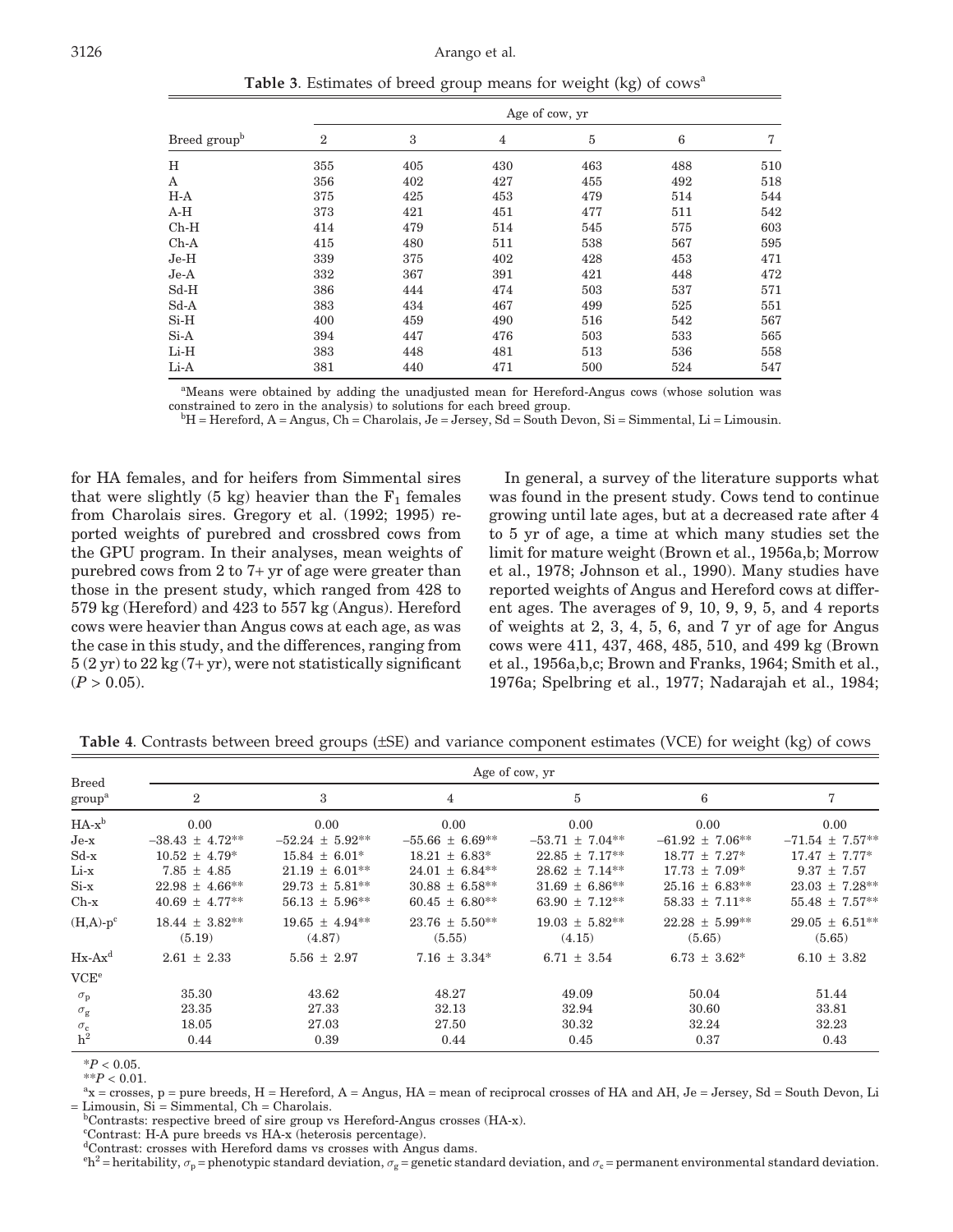Marlowe and Morrow, 1985; Sacco et al., 1990; Beltran et al., 1992; Northcutt et al., 1992; Archer et al., 1998). The corresponding averages for 5, 8, 4, 6, 4, and 4 reported weights for Hereford cows were 402, 455, 487, 498, 518, and 523 kg (Brown et al., 1956a,b; Brinks et al., 1962; Brown and Franks, 1964; Butts et al., 1971; Benyshek and Marlowe, 1973; Smith et al., 1976a; Wyatt et al., 1977; Field et al., 1988; Sacco et al., 1990; Meyer, 1995). Averages from previous reports agree with the present study that at 2 yr of age, Angus cows outweighed Hereford cows. At later ages, Hereford cows, however, were heavier. A similar situation was found in studies that reported weights of the two breeds. Brown et al. (1956a,b) found the same weights for Hereford and Angus cows at 2 yr of age (392 kg), but at later ages, Hereford cows were heavier by differences that increased with age from 2 kg at 3 yr to 43 kg at 9 yr. Brown and Franks (1964) reported Angus cows were similar in weight to Hereford cows (363 vs 362 kg) at 3 yr of age. Smith et al. (1976a) found Hereford cows to be heavier than Angus cows at  $3\frac{1}{3}$  (38 kg) and 6 to 9 (26 kg) yr of age, whereas reciprocal cross HA cows were 22 and 14 kg, or 6.3 and 3.4% heavier, than the average of the purebreds at the same ages. Sacco et al. (1990) reported Hereford cows to be 6 kg heavier than Angus cows between 3 and 4 yr of age. Their reciprocal crosses were 5 kg or 3.6% heavier than the average of the purebreds.

A sample of HA and  $F_1$  heifers from Charolais, Jersey, and Simmental sires and Angus dams from Cycle I of the GPE program were transferred to Alberta, Canada (Bowden, 1977; 1980). Order of ranking according to breed of sire was the same as in the present study at 2 yr of age under different diets. Differences of the  $F_1$ females from Jersey, Simmental, and Charolais bulls from HA were −38, 25, and 53 kg (Bowden, 1980), similar to the −38, 23, and 41 kg found in the present study at 2 yr of age. Nadarajah et al. (1984) reported estimates for Charolais-Angus cows of 445, 485, 498, and 516 kg from 3 to 6 yr of age that were 47, 58, 68, and 57 kg greater  $(P < 0.01)$  than the respective estimates for Angus cows. Frahm and Marshall (1985) compared HA reciprocal crosses with  $F_1$  cows with Brown Swiss, Jersey, and Simmental sires and Angus and Hereford dams. Results from that experiment agreed with the present study and with Bowden (1980). On average, cows with Jersey and Simmental sires were −38 and 34 kg different from the reciprocal HA cows. Corresponding differences at 3 and 4 yr of age were −32 and 31 and −44 and 41 kg, respectively (Frahm and Marshall, 1985). They also reported that cows with Hereford dams were heavier than cows with Angus dams, and that Jersey-cross cows reached maturity for weight at an earlier age relative to other crossbred cows, similar to estimates from the present study. At 3 yr of age,  $F_1$ Jersey cows had attained 94.4% of their mature weight compared to 87.8 and 88.4% for HA and  $F_1$  Simmental cows. Morrison et al. (1989), in a study involving cows with Hereford and Angus dams, and v[arious br](http://jas.fass.org)eeds of sire, reported a weight of 356 kg for  $F_1$  Simmental cows between 2 and 4 yr of age. Cows with Angus and Hereford dams had, on average, the same weight (368 kg). Sacco et al. (1990), from a five-breed diallel experiment in Texas, reported that  $F_1$  cows from Jersey sires and Angus and Hereford cows weighed, on average, 385 kg at 864 d, and were 41 kg lighter than HA cows.

Table 5 presents estimates of breed group contrasts and standard errors, as well as the significance levels for weight adjusted for condition score. Rankings of crossbred cows were the same as for actual weight. However, breed differences were not the same magnitude. Contrasts and significance levels were somewhat different, which seemed related to milk production and lean to fat ratio of the sire breeds. In general, differences were greater for adjusted weight than for weight, except for cows with Jersey sires (very lean, high milk production), whose differences from HA cows were less for adjusted weight, and for cows with Charolais and Limousin (lean, low milk production) sires, for which differences were similar for both weights until 6 yr of age. The estimates of direct heterosis for cow weight adjusted for condition score were slightly less than the estimates for actual weight, ranging from 3.7 (5 yr) to 5.1% (7 yr). Cows with Hereford dams were 2.5 to 7.2 kg heavier than cows with Angus dams, but that difference was significant  $(P < 0.05)$  only at 3, 4, and 6 yr of age, when the superiority of the daughters of Hereford dams was greater than 6 kg. On average, the crossbred cows were heavier  $(P < 0.01)$  than the purebred (Hereford and Angus) cows at each age by differences that ranged from  $27$  (2 yr) to  $41$  (4 yr) kg. Those differences were greater than the differences for actual weights at all ages.

Some studies have presented weights adjusted for condition score at different ages and breed groups. Smith et al. (1976a) found that reciprocal HA cows (6 to 9 yr of age) were 9 kg or 2% heavier than the average of the purebreds, a difference that was less than the 26 kg (5%) found in the present study for weight adjusted for condition score. Nadarajah et al. (1984) found Charolais-Angus cows (467 to 527 kg) to be 33 to 135 kg heavier than Angus cows at 3 to 6 yr of age and at maturity (7 yr). In their study, differences in weights adjusted for condition score of Charolais-Angus cows were always greater than the actual weights, as was the case in the present study.

#### *Cow Height*

Estimates of breed group means for height by age (yr) are presented in Table 6. Cows of all breed groups continued gaining stature through 7 yr of age, but at very low rate at later ages. In fact, almost no increases in height were found after 5 yr of age for any breed group. The increases in stature (4 to 7 cm), in the 6-yr periods reported here, accounted only for 3.1 to 5.4% of the total stature through 7 yr of age in the different breed groups, indicating that mature height is reached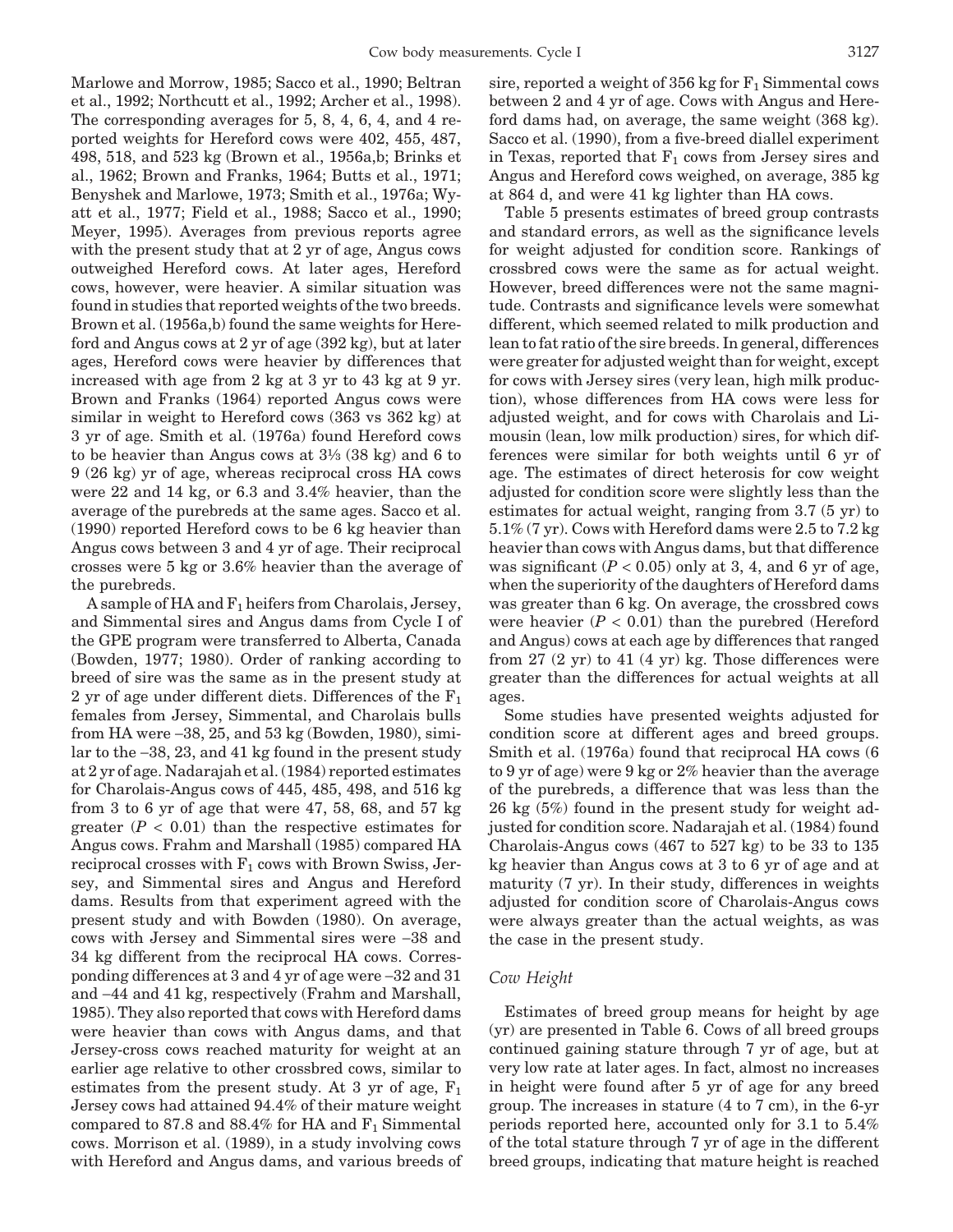#### 3128 Arango et al.

**Table 5**. Contrasts between breed groups (±SE) for weight of cows adjusted for body condition score (kg)

| <b>Breed</b>              | Age of cow, yr                |                               |                               |                              |                              |                               |  |  |
|---------------------------|-------------------------------|-------------------------------|-------------------------------|------------------------------|------------------------------|-------------------------------|--|--|
| $\mbox{group}^{\mbox{a}}$ | $\overline{2}$                | 3                             | $\overline{4}$                | 5                            | 6                            | 7                             |  |  |
| $HA-x^b$                  | 0.00                          | 0.00                          | 0.00                          | 0.00                         | 0.00                         | 0.00                          |  |  |
| $Je-x$                    | $-34.68 \pm 4.55***$          | $-36.61 \pm 5.37**$           | $-33.69 \pm 5.92***$          | $-40.41 \pm 6.13**$          | $-48.85 \pm 6.28***$         | $-57.02 \pm 6.75***$          |  |  |
| $Sd-x$                    | $13.39 \pm 4.62$ **           | $24.60 \pm 5.44***$           | $27.30 \pm 6.02**$            | $27.97 \pm 6.24***$          | $29.94 \pm 6.46***$          | $27.51 \pm 6.92**$            |  |  |
| Li-x                      | $11.09 \pm 4.68^*$            | $24.85 \pm 5.45***$           | $25.89 \pm 6.06***$           | $28.13 \pm 6.26***$          | $28.24 \pm 6.33**$           | $21.30 \pm 6.75***$           |  |  |
| $Si-x$                    | $26.22 \pm 4.49**$            | $37.65 \pm 5.27**$            | $37.37 \pm 5.82***$           | $36.14 \pm 6.00**$           | $38.57 \pm 6.10^{**}$        | $36.71 \pm 6.49**$            |  |  |
| $Ch-x$                    | $41.95 \pm 4.60***$           | $57.11 \pm 5.40***$           | $58.22 \pm 6.00**$            | $61.55 \pm 6.21***$          | $67.43 \pm 6.32**$           | $62.62 \pm 6.74***$           |  |  |
| $(H,A)-p^c$               | $17.48 \pm 3.66***$<br>(4.90) | $17.91 \pm 4.40***$<br>(4.40) | $19.36 \pm 4.73***$<br>(4.45) | $16.93 \pm 4.92**$<br>(3.66) | $18.98 \pm 5.27**$<br>(3.84) | $26.13 \pm 5.74***$<br>(5.05) |  |  |
| $Hx-Ax^d$                 | $2.53 \pm 2.03$               | $6.37 \pm 2.42^*$             | $6.44 \pm 2.63^*$             | $5.24 \pm 2.74$              | $7.20 \pm 2.92^*$            | $5.53 \pm 3.09$               |  |  |
| VCE <sup>e</sup>          |                               |                               |                               |                              |                              |                               |  |  |
| $\sigma_{\rm p}$          | 33.72                         | 38.69                         | 41.55                         | 41.90                        | 44.03                        | 45.60                         |  |  |
| $\sigma_{\rm g}$          | 22.70                         | 25.61                         | 29.81                         | 30.68                        | 27.17                        | 30.58                         |  |  |
| $\sigma_{\rm c}$          | 17.13                         | 23.24                         | 21.33                         | 22.73                        | 27.52                        | 27.77                         |  |  |
| h <sup>2</sup>            | 0.45                          | 0.44                          | 0.51                          | 0.54                         | 0.40                         | 0.45                          |  |  |

\**P* < 0.05.

 $*$ <sup>\*</sup>*P* < 0.01.

x = crosses, p = pure breeds, H = Hereford, A = Angus, HA = mean of reciprocal crosses of HA and AH, Je = Jersey, Sd = South Devon, Li  $=$  Limousin, Si  $=$  Simmental, Ch  $=$  Charolais.

Contrasts: respective breed of sire group vs Hereford-Angus crosses (HA-x).

c Contrast: H-A pure breeds vs HA-x (heterosis percentage).

d Contrast: crosses with Hereford dams vs crosses with Angus dams.

eVCE = variance component estimates,  $h^2$  = heritability,  $\sigma_p$  = phenotypic standard deviation,  $\sigma_g$  = genetic standard deviation, and  $\sigma_c$  = permanent environmental standard deviation.

earlier than mature weight. Heights at 2 yr of age could be acceptable estimates of mature height for the breed groups considered here. Breed groups tended to cluster in two groups for height. British breeds (Hereford, Angus) and crosses (HA reciprocal crosses and Jersey crosses) tended to have similar heights, which were less than the corresponding heights for crosses with South Devon and continental breeds (Charolais, Limousin, and Simmental). Rankings of breed groups for height shifted across ages, but there was a general tendency for heavier breed groups to be taller. Estimates of contrasts between breed groups and standard errors, as well as significance levels are presented in Table 7. Cows with Jersey sires were not different  $(P > 0.05)$  from HA cross cows. Cows with sires of continental breeds had similar heights and were taller  $(P < 0.01)$  than HA at every age. The superiority of the cows with continental sires over the HA cross cows ranged from 5.1 (Limousin at 7 yr) to 6.9 cm (Simmental at 2 yr). Reciprocal HA cows were slightly taller than the average of purebred (Hereford and Angus) cows at each age, but that superiority was significant only when greater than 1 cm at 4

**Table 6**. Estimates of breed-group means for cow hip height (cm) of cows<sup>a</sup>

| <b>Breed</b>       |                | Age of cow, yr |                |         |     |     |  |  |  |
|--------------------|----------------|----------------|----------------|---------|-----|-----|--|--|--|
| group <sup>b</sup> | $\overline{2}$ | 3              | $\overline{4}$ | $\bf 5$ | 6   | 7   |  |  |  |
| H                  | 117            | 119            | 120            | 122     | 122 | 122 |  |  |  |
| A                  | 116            | 120            | 118            | 120     | 121 | 121 |  |  |  |
| $H-A$              | 117            | 119            | 120            | 122     | 122 | 123 |  |  |  |
| $A-H$              | 117            | 120            | 120            | 122     | 123 | 123 |  |  |  |
| $Ch-H$             | 123            | 125            | 127            | 129     | 130 | 130 |  |  |  |
| $Ch-A$             | 122            | 124            | 126            | 128     | 128 | 129 |  |  |  |
| $Je-H$             | 118            | 120            | 121            | 123     | 123 | 123 |  |  |  |
| $Je-A$             | 118            | 120            | 119            | 121     | 122 | 122 |  |  |  |
| $Sd-H$             | 122            | 125            | 125            | 128     | 128 | 128 |  |  |  |
| $Sd-A$             | 121            | 123            | 125            | 127     | 127 | 127 |  |  |  |
| $Si-H$             | 125            | 126            | 128            | 130     | 130 | 130 |  |  |  |
| $Si-A$             | 123            | 124            | 126            | 127     | 128 | 128 |  |  |  |
| Li-H               | 124            | 126            | 127            | 129     | 129 | 129 |  |  |  |
| Li-A               | 123            | 124            | 125            | 127     | 127 | 127 |  |  |  |

<sup>a</sup>Means were obtained by adding the unadjusted mean for H-A cows (whose solution was constrained to zero in the analysis) to solutions for each breed group. <sup>b</sup>

 $hH$  = Hereford, A = Angus, Ch = [Charola](http://jas.fass.org)is, Je = Jersey, Sd = South Devon, Si = Simmental, Li = Limousin.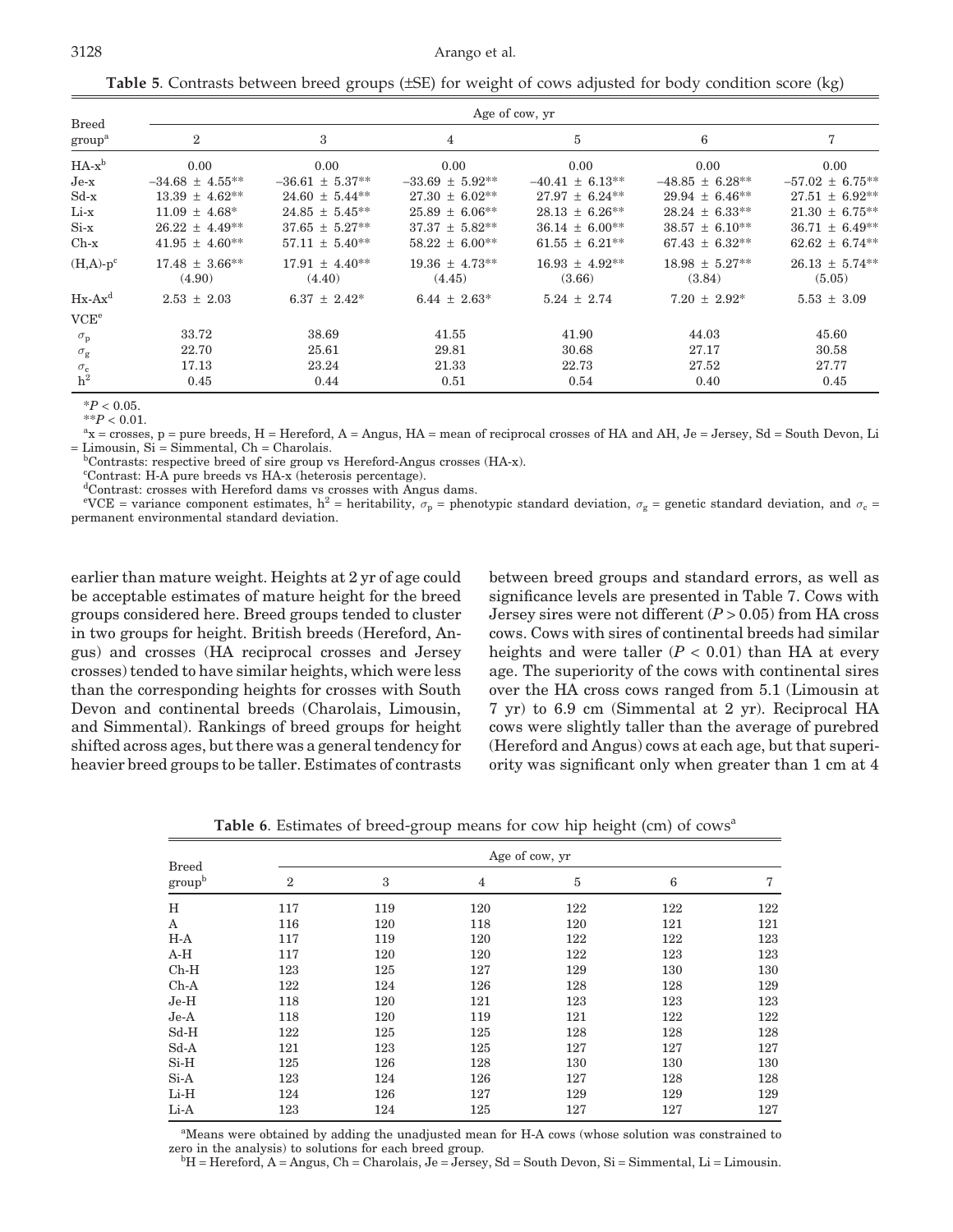|                                    | Age of cow, yr     |                    |                    |                    |                    |                    |  |  |  |
|------------------------------------|--------------------|--------------------|--------------------|--------------------|--------------------|--------------------|--|--|--|
| <b>Breed</b><br>group <sup>a</sup> | $\overline{2}$     | 3                  | 4                  | 5                  | 6                  | 7                  |  |  |  |
| $HA-x^b$                           | 0.00               | 0.00               | 0.00               | 0.00               | 0.00               | 0.00               |  |  |  |
| $Je-x$                             | $1.04 \pm 1.16$    | $0.44 \pm 0.72$    | $0.10 \pm 0.56$    | $-0.17 \pm 0.55$   | $-0.30 \pm 0.55$   | $-0.41 \pm 0.56$   |  |  |  |
| $Sd-x$                             | $4.86 \pm 0.95***$ | $4.47 \pm 0.70**$  | $4.88 \pm 0.58***$ | $4.95 \pm 0.56***$ | $4.79 \pm 0.57***$ | $4.76 \pm 0.58***$ |  |  |  |
| Li-x                               | $6.47 \pm 0.85***$ | $5.21 \pm 0.68***$ | $5.55 \pm 0.58***$ | $5.54 \pm 0.56***$ | $5.31 \pm 0.56**$  | $5.14 \pm 0.56***$ |  |  |  |
| $Si-x$                             | $6.92 \pm 0.87**$  | $5.59 \pm 0.66***$ | $6.59 \pm 0.56***$ | $6.49 \pm 0.54***$ | $6.51 \pm 0.53**$  | $6.33 \pm 0.54**$  |  |  |  |
| $Ch-x$                             | $5.23 \pm 0.87**$  | $5.20 \pm 0.72**$  | $6.41 \pm 0.57***$ | $6.63 \pm 0.56**$  | $6.36 \pm 0.55***$ | $6.44 \pm 0.56***$ |  |  |  |
| $(H,A)-p^c$                        | $0.47 \pm 0.85$    | $0.15 \pm 0.59$    | $1.24 \pm 0.46^*$  | $0.91 \pm 0.45$    | $1.28 \pm 0.45***$ | $1.38 \pm 0.47**$  |  |  |  |
|                                    | (0.41)             | (0.13)             | (1.05)             | (0.75)             | (1.06)             | (1.14)             |  |  |  |
| $Hx-Ax^d$                          | $0.78 \pm 0.52$    | $1.14 \pm 0.35***$ | $1.29 \pm 0.28**$  | $1.25 \pm 0.28***$ | $1.41 \pm 0.45***$ | $1.28 \pm 0.28**$  |  |  |  |
| VCE <sup>e</sup>                   |                    |                    |                    |                    |                    |                    |  |  |  |
| $\sigma_{\rm p}$                   | 3.87               | 4.05               | 3.97               | 3.92               | 3.78               | 3.75               |  |  |  |
| $\sigma_{\rm g}$                   | 1.74               | 2.74               | 2.76               | 2.63               | 2.56               | 2.55               |  |  |  |
| $\sigma_{\rm c}$                   | 2.75               | 2.26               | 2.19               | 2.26               | 2.28               | 2.35               |  |  |  |
| h <sup>2</sup>                     | 0.20               | 0.46               | 0.49               | 0.45               | 0.46               | 0.46               |  |  |  |

**Table 7**. Contrasts between breed-groups (±SE) and variance component estimates (VCE) for cow hip height (cm) of cows

\**P* < 0.05.

 $*$ <sup>\*</sup>*P* < 0.01.

x = crosses, p = pure breeds, H = Hereford, A = Angus, HA = mean of reciprocal crosses of HA and AH, Je = Jersey, Sd = South Devon, Li  $=$  Limousin, Si  $=$  Simmental, Ch  $=$  Charolais.

Contrasts: respective breed of sire group vs Hereford-Angus crosses (HA-x).

d Contrast: H-A pure breeds vs HA-x; in parenthesis, the heterosis percentage.

e Contrast: crosses with Hereford dams vs crosses with Angus dams.

 $^{\rm f}{\rm h}^2$  = heritability,  $\sigma_{\rm p}$  = phenotypic standard deviation,  $\sigma_{\rm g}$  = genetic standard deviation, and  $\sigma_{\rm c}$  = permanent environmental standard deviation.

yr  $(P > 0.05)$  and after 5 yr  $(P < 0.01)$ . Consequently, heterosis ranged only from 0.1 to 1.1% across ages. Cows with Hereford dams were taller than cows with Angus dams by differences that were significant  $(P <$ 0.01) when the difference exceeded 1 cm after 2 yr of age.

Gregory et al. (1992; 1995) reported heights of purebred and composite cows of 2 to 7+ yr of age from the GPU project at MARC. Hereford cows were 1 to 2 cm taller than Angus cows as in the present study, but the means for height were greater in their study, ranging from 124 to 129 cm for Hereford, and from 123 to 127 cm for Angus.

Results from the literature, in general, agree with the present study that cows tend to approach mature stature earlier than mature weight. In general, cows of different breed groups reached a plateau for height after 3 or 4 yr of age, as in the present study. Brown et al. (1956a,b) found that measures influenced by soft tissue (muscle and fat) are more variable and attain maturity at later ages than those determined primarily by skeletal structures. In fact, hip height was the earliest maturing measure of size in Hereford and Angus cows in their study, in which cows of both breeds attained about 96 and 98% of their mature height by 2 and 3 yr of age. On average, heights agreed well with the present study, with Hereford cows being 2 to 5 cm taller than Angus cows at 2 to 5 yr of age (Brown et al., 1956a,b). The averages of 7, 7, 6, and 6 reports of height at 2, 3, 4, and 5 yr of age for Angus cows were 118, 121, 123, and 123 cm (Brown et al., 1956a,b,c; Brown and Franks, 1964; Sacco et al., 1990; Northcutt et al., 1992; Archer et al., 1998), w[hich, in g](http://jas.fass.org)eneral, agree well with the present study. For Hereford cows, Brown et al. (1956b) reported heights of 118 to 123 cm at 2 to 7 yr of age; Brown and Franks (1964) reported 120 cm at 3 yr and Sacco et al. (1990) reported 122 cm at 2.4 yr of age. In general, those heights are similar to the heights reported here. In Australia, Polled Hereford cows measured 129, 130, and 130 cm at 3+, 4+, and 5+ yr of age (Meyer, 1995). In a study in Texas, reciprocal HA cows were, on average, 2 cm taller (123 vs 121 cm) than purebreds (Hereford and Angus) between 2 and 3 yr of age, whereas  $F_1$  cows with Jersey sires had the same stature as HA cows (Sacco et al., 1990). Bowden (1980) reported that cows with Angus dams and Hereford, Charolais, Jersey, and Simmental sires measured 117, 122, 117, and 122 cm at 2 yr of age, similar to the corresponding heights in the present study.

# *Body Condition Score*

Estimates of breed group means for body condition score by age (yr) are presented in Table 8. Condition scores were variable across ages and breed groups, with a narrow range of scores from 5.6 to 7.1, except for Jersey crosses, which had scores below 6.0 until 6 yr of age. This exception may be expected for crosses with a dairy breed, which represents a biological type that is leaner and with greater milk production potential than traditional beef breeds. Condition scores increased steadily, however, from 4 yr of age for Jersey crosses; from 5 yr of age for Angus and Hereford and for HA, South Devon, and Simmental crosses; and from 6 yr of age for Limousin and Charolais crosses. This pattern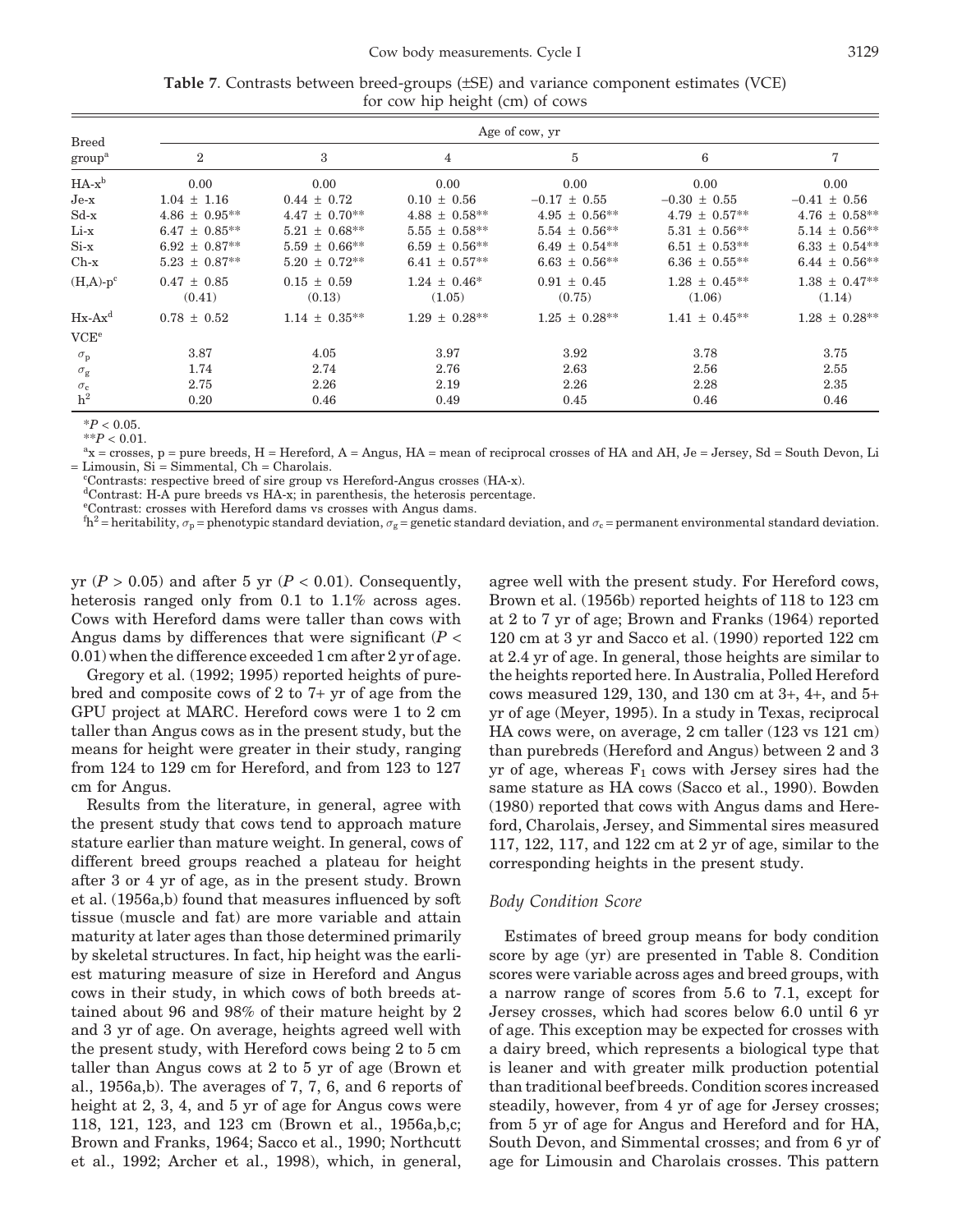**Table 8**. Estimates of breed group means for body condition score (points) of cows<sup>a</sup>

|                          |                  | Age of cow, yr |      |      |                 |      |  |  |  |
|--------------------------|------------------|----------------|------|------|-----------------|------|--|--|--|
| Breed group <sup>b</sup> | $\boldsymbol{2}$ | 3              | 4    | 5    | $6\phantom{1}6$ | 7    |  |  |  |
| H                        | 6.18             | 6.12           | 6.09 | 6.25 | 6.34            | 6.70 |  |  |  |
| Α                        | 6.25             | 6.30           | 6.34 | 6.12 | 6.60            | 7.02 |  |  |  |
| $H-A$                    | 6.54             | 6.51           | 6.59 | 6.45 | 6.72            | 7.09 |  |  |  |
| $A-H$                    | 6.29             | 6.18           | 6.38 | 6.29 | 6.57            | 6.98 |  |  |  |
| $Ch-H$                   | 6.40             | 6.20           | 6.57 | 6.44 | 6.22            | 6.67 |  |  |  |
| $Ch-A$                   | 6.32             | 6.42           | 6.66 | 6.31 | 6.16            | 6.54 |  |  |  |
| $Je-H$                   | 5.41             | 5.26           | 5.28 | 5.48 | 5.95            | 6.12 |  |  |  |
| $Je-A$                   | 5.50             | 5.04           | 5.05 | 5.42 | 5.97            | 6.30 |  |  |  |
| $Sd-H$                   | 5.79             | 5.75           | 6.01 | 5.89 | 6.04            | 6.58 |  |  |  |
| $Sd-A$                   | 5.84             | 5.63           | 5.87 | 5.91 | 6.10            | 6.33 |  |  |  |
| $Si-H$                   | 5.90             | 5.68           | 6.03 | 5.90 | 5.83            | 6.11 |  |  |  |
| $Si-A$                   | 5.75             | 5.80           | 6.11 | 5.91 | 6.08            | 6.39 |  |  |  |
| $Li-H$                   | 6.00             | 6.16           | 6.49 | 6.23 | 6.15            | 6.34 |  |  |  |
| Li-A                     | 5.88             | 6.05           | 6.25 | 6.18 | 6.13            | 6.37 |  |  |  |

<sup>a</sup>Means were obtained by adding the unadjusted mean for H-A cows (whose solution was constrained to zero in the analysis) to solutions for each breed-group.

 $H =$  Hereford, A = Angus, Ch = Charolais, Je = Jersey, Sd = South Devon, Si = Simmental, Li = Limousin.

might indicate a relationship between fatness, size, and maturation rate. Smaller and lighter breeds (such as Jersey) tend to mature earlier and begin accumulating fat at earlier ages than taller and heavier breeds (such as Charolais), which mature at later ages.

Table 9 shows estimates of contrasts between breed groups. Reciprocal HA cross cows were superior for condition score at all ages, except for cows with Charolais sires at 4 yr of age (not significant). Cows with Jersey sires had the lowest condition scores, which were less  $(P < 0.01)$  than HA crosses at each age. South Devonand Simmental-sired cows had similar condition scores and differed (*P* < 0.01) from HA for all ages. Differences of Limousin and Charolais from HA crosses were less consistent across ages. Differences for Limousin crosses were significant  $(P < 0.01)$  only at 4, 6, and 7 yr of age, whereas Charolais crosses differed significantly from HA  $(P < 0.01)$  only at 6 and 7 yr of age. The reciprocal HA crosses had slightly greater condition scores than the average of the purebreds (Hereford, Angus), but the difference was significant  $(P < 0.01)$  only at 4 yr of age. Differences in condition score between cows with Hereford and Angus dams were not significant at any age. On average, crossbred cows had higher condition

| <b>Breed</b><br>group <sup>a</sup> | Age of cow, yr      |                     |                     |                     |                     |                     |  |  |  |
|------------------------------------|---------------------|---------------------|---------------------|---------------------|---------------------|---------------------|--|--|--|
|                                    | $\overline{2}$      | 3                   | 4                   | 5                   | 6                   | 7                   |  |  |  |
| $HA-x^b$                           | 0.00                | 0.00                | 0.00                | 0.00                | 0.00                | 0.00                |  |  |  |
| $Je-x$                             | $-0.96 \pm 0.12**$  | $-1.20 \pm 0.13**$  | $-1.32 \pm 0.12$ ** | $-0.92 \pm 0.12***$ | $-0.69 \pm 0.11***$ | $-0.82 \pm 0.11**$  |  |  |  |
| $Sd-x$                             | $-0.60 \pm 0.12**$  | $-0.66 \pm 0.13***$ | $-0.54 \pm 0.12**$  | $-0.47 \pm 0.13***$ | $-0.57 \pm 0.11***$ | $-0.58 \pm 0.12**$  |  |  |  |
| Li-x                               | $-0.48 \pm 0.12$ ** | $-0.24 \pm 0.12$    | $-0.12 \pm 0.12$    | $-0.16 \pm 0.12$    | $-0.50 \pm 0.11***$ | $-0.68 \pm 0.11**$  |  |  |  |
| $Si-x$                             | $-0.59 \pm 0.11***$ | $-0.61 \pm 0.12**$  | $-0.42 \pm 0.11**$  | $-0.46 \pm 0.12***$ | $-0.69 \pm 0.10**$  | $-0.78 \pm 0.11**$  |  |  |  |
| $Ch-x$                             | $-0.06 \pm 0.12$    | $-0.04 \pm 0.13$    | $0.12 \pm 0.12$     | $0.01 \pm 0.12$     | $-0.45 \pm 0.11***$ | $-0.42 \pm 0.11***$ |  |  |  |
| $(H,A)-p^c$                        | $0.21 \pm 0.10$     | $0.14 \pm 0.11$     | $0.27 \pm 0.11^*$   | $0.18 \pm 0.11$     | $0.17 \pm 0.10$     | $0.17 \pm 0.10$     |  |  |  |
| $Hx-Ax^d$                          | $-0.01 \pm 0.06$    | $-0.04 \pm 0.07$    | $0.04 \pm 0.06$     | $0.01 \pm 0.06$     | $-0.07 \pm 0.06$    | $-0.04 \pm 0.06$    |  |  |  |
| VCE <sup>e</sup>                   |                     |                     |                     |                     |                     |                     |  |  |  |
| $\sigma_{\rm p}$                   | 1.07                | 1.16                | 1.06                | 1.08                | 0.94                | 0.91                |  |  |  |
| $\sigma_{\rm g}$                   | 0.43                | 0.46                | 0.41                | 0.50                | 0.28                | 0.41                |  |  |  |
| $\sigma_{\rm c}$                   | 0.51                | 0.62                | 0.62                | 0.53                | 0.63                | 0.54                |  |  |  |
| h <sup>2</sup>                     | 0.16                | 0.15                | 0.15                | 0.21                | 0.09                | 0.20                |  |  |  |

**Table 9**. Contrasts between breed-groups (±SE) and variance component estimates (VCE) for body condition score (points) of cows

 $*P < 0.05$ .

 $*$ <sup>\*</sup>*P* < 0.01.

 $x =$  crosses, p = pure breeds, H = Hereford, A = Angus, HA = mean of reciprocal crosses of HA and AH, Je = Jersey, Sd = South Devon, Li  $=$  Limousin,  $Si =$  Simmental,  $Ch =$  Charolais.

<sup>c</sup>Contrasts: respective breed of sire group *vs* Hereford-Angus crosses (HA-x).

<sup>d</sup>Contrast: H-A pure breeds *vs* HA-x.

<sup>e</sup>Contrast: crosses with Hereford dams *vs* crosses with Angus dams.

 $^{\text{fh2}}$  = heritability,  $\sigma_p$  = phenotypic standard dev[iation,](http://jas.fass.org)  $\sigma_g$  = genetic standard deviation, and  $\sigma_c$  = permanent environmental standard deviation.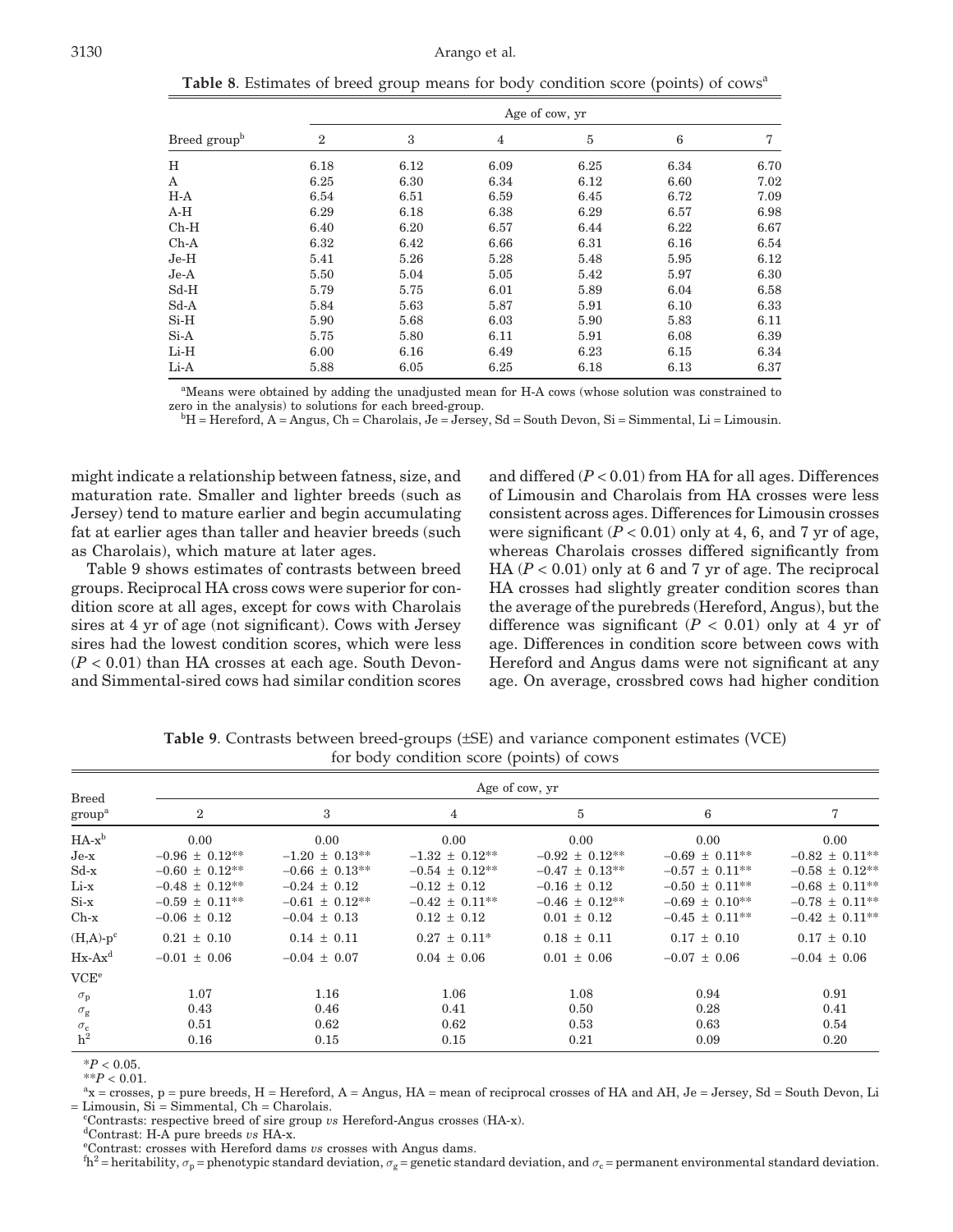scores than purebred (Hereford and Angus) cows, but the difference was significant  $(P < 0.01)$  only at 2, 3, and 7 yr of age (Table 9).

Previous reports from MARC included condition scores of purebred and crossbred (composite populations) cows (Gregory et al., 1992; 1995) from 2 to  $7+yr$ of age. Condition scores tended to increase with age of the cow (as in this study), ranging from 6.0 to 7.0 and from 5.6 to 6.4 points for Hereford and Angus cows, respectively. In contrast to the present study, condition scores were slightly greater for Hereford cows than for Angus cows.

Many studies have reported condition scores of purebred and crossbred cows at different ages, but there has not been a standard way to measure condition in the literature, which makes summarization difficult. Condition has been evaluated by subjective scoring systems with different numeric scales from 0 to 17 (assigned visually or by palpation), by weight:height ratio, and by ultrasound techniques to measure subcutaneous fat. In general, reports from the literature agree with the present study; condition scores tend to increase with age, and Angus and Hereford cows tend to exhibit greater condition scores than crossbred cows with other breeds of sire. Brown et al. (1956c) reported "conformation scores" from Angus cows  $(6 = \text{medium to } 17 = \text{fancy})$ measured by a committee (two or more persons). Scores averaged 11.3 (good) and 11.9 (choice) at 2 yr of age (in Maryland) and at maturity (in Tennessee). Spelbring et al. (1977) reported condition scores of 10.6, 10.8, and 10.7 (5 to 15 scale) at 3, 4, and 5 yr of age in a diallel experiment with Milking Shorthorns, in which Angus cows had the greatest condition scores. Nadarajah et al. (1984) reported scores of 2.9, 3.1, 3.5, 3.4, and 3.4 (1 to 5 scale) at 32, 44, 56, 68, and 84 mo of age in Angus cows, which were slightly greater than corresponding scores of Charolais-Angus cows (2.7, 3.2, 2.9, 3.1, and 3.1 points) at each age, except at 4 yr of age. Marlowe and Morrow (1985) reported condition scores of 2.6, 2.6, 2.7, 2.8 2.7, and 2.7 (1 to 5 scale) for 2- to 7-yr-old Angus cows in Virginia, in a study that also found condition score to be the most important source of variation for cow weight. Condition scores of Hereford cows for 5 yrold cows in Montana and Florida have been reported to be 6.7 and 6.1 (1 to 9 scale), respectively, in a study of location by origin interaction in which origin was found not to be important (Butts et al., 1971). Benyshek and Marlowe (1973) reported a score of 3.1 (1 to 5 scale) for 7-yr-old cows. Wyatt et al. (1977) reported on an experiment including Hereford, Holstein, and Hereford-Holstein cows under range conditions and a moderate level of supplementation. On average (two measurements during fall and one in spring), Hereford cows had the greatest condition score of 6.0 points (1 to 9 scale) at 4 to 5 yr of age. Bowden (1980) evaluated condition by the ratio of weight to height and by ultrasound measurement of backfat thickness in  $F_1$  cows with Angus dams at 2 yr of age. The HA cows had the greatest fat thickness (7.2), followed c[losely by](http://jas.fass.org) Charolais-Angus (7.0), whereas crosses from breeds of sire with greater milk potential had the smallest scores (Simmental-Angus [5.9] and Jersey-Angus [5.6]). The scores are similar to the corresponding condition scores in the present study of 6.5, 6.3, 5.8, and 5.5 points.

## **Implications**

Cows sired by sires of seven breeds representing diverse biological types were significantly different for weight, height, and condition score. Those estimates can be used to match breeding systems with environmental, managerial and market requirements to optimize beef production under conditions similar to those from this experiment. Cow weight reflects differences in size associated not only with skeletal size and lean growth, but also with fatness, which is associated indirectly and negatively with milk production. Adjustment for condition score caused some differences in estimates of breed differences for weight. Ranking of breed groups was generally the same for actual weight and for weight adjusted for condition score, although those results might indicate that a portion of the differences in weight was due to differences in condition, but that those differences were moderate to small. Differences among breed groups for height followed closely differences for weight.

# **Literature Cited**

- Arango, J. A., L. V. Cundiff, and L. D. Van Vleck. 2002. Genetic parameters for weight, weight adjusted for body condition score, height, and body condition score in beef cows. J. Anim. Sci. 80:3112–3122.
- Archer, J. A., R. M. Herd, P. F. Arthur, and P. F. Parnell. 1998. Correlated responses in rate of maturation and mature size of cows and steers to divergent selection for yearling growth rate in Angus cattle. Livest. Prod. Sci. 54:183–192.
- Beltran, J. J., W. T. Butts, Jr., T. A. Olson, and M. Koger. 1992. Growth patterns of two lines of Angus cattle selected using predicted growth parameters. J. Anim. Sci. 70:734–741.
- Benyshek, L. L., and T. J. Marlowe. 1973. Estimating heritability of Hereford cow weights. J. Anim. Sci. 36:854–861.
- Boldman, K. G., L. A. Kriese, L. D. Van Vleck, C. P. Van Tassell, and S. D. Kachman. 1995. A Manual for Use of MTDFREML. A Set of Programs to Obtain Estimates of Variances and Covariances [DRAFT]. USDA-ARS, Washington, DC.
- Bowden, D. M. 1977. Growth, reproductive performance, and feed utilization of  $F_1$  crossbred beef heifers calving as 2-year-olds. J. Anim. Sci. 44:872–882.
- Bowden, D. M. 1980. Feed utilization for calf production in the first lactation by 2-yr-old  $F_1$  crossbred cows. J. Anim. Sci. 51:304-315.
- Brinks, J. S., R. T. Clark, N. M. Kieffer, and J. R. Quesenberry. 1962. Mature weight in Hereford range cows heritability, repeatability, and relationship to calf performance. J. Anim. Sci. 21:501–504.
- Brown, C. J., and L. Franks. 1964. Factors affecting size of young beef cows. J. Anim. Sci. 23:665–668.
- Brown, C. J., M. L. Ray, W. Gifford, and R. S. Honea. 1956a. Growth and development of Hereford cattle. Ark. Agric. Exp. Stn. Bull. 570, Fayetteville.
- Brown, C. J., M. L. Ray, W. Gifford, and R. S. Honea. 1956b. Growth and development of Aberdeen-Angus cattle. Ark. Agric. Exp. Stn. Bull. 571, Fayetteville.